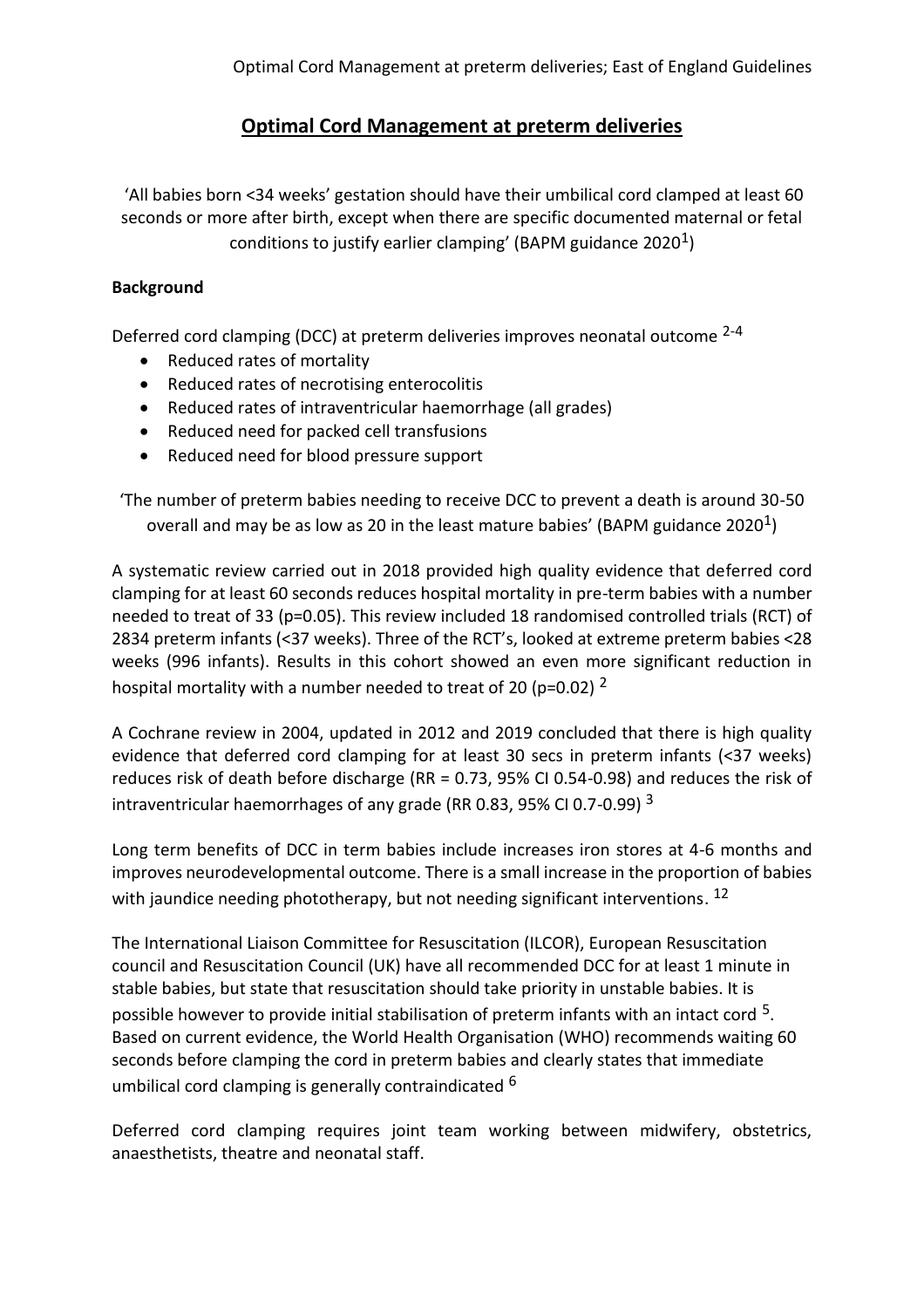## **Scope**

This guideline is relevant to all staff caring for preterm babies <37 week across neonatal intensive care and maternity.

#### **Purpose**

This guideline aims to facilitate a common approach to the management of preterm babies at delivery. All preterm babies should have at least 1 minute of deferred cord clamping unless contraindicated. At times deviation from the guideline may be necessary. This should be documented and is the responsibility of the attending neonatal doctor, obstetrician and midwife caring for the baby.

#### **Contraindications**

- The need for maternal resuscitation in the face of massive, acute haemorrhage
- A ruptured vasa praevia, snapped cord or other trauma to the cord vessels which will result in haemorrhage from the baby
- Known severe fetal hypervolaemia, e.g., hydrops fetalis

### **Special circumstances**

- Complete placental abruption consider holding placenta above baby and apply gentle pressure to placenta to aid placental transfusion
- Short cord length should not prohibit DCC but needs optimal positioning
- Multiple pregnancies does not prohibit DCC unless next baby imminently delivering
- MCMA twins with evidence of TTTS requires individual case discussion.
- Whilst maternal general anaesthesia (GA) is not a contraindication to DCC, caution should be exercised as the baby is likely to become apnoeic and may need continued respiratory support until GA effects wear off.

Cord milking is not currently recommended in babies  $<$  28 weeks.<sup>14</sup> There are very few situations where 1 minute of delayed cord clamping cannot be achieved.

#### **Suggested approaches to deferred cord clamping at preterm deliveries**

(See appendix 1 - flow diagram)

- *1.* Standard resuscitaire in standard position (all <37 weeks) Baby delivered onto mother's bed, continual assessment, open airway, keep warm (plastic bag or plastic suit if ≤ 32 weeks) and gentle stimulation. *(see appendix 2 & 3)*
- 2. Standard resuscitaire moved close to mum's bedside ( $\leq$  32 weeks) Neopuff reaching mother perineum – baby delivered onto mother's bed, place in plastic bag or plastic suit, continual assessment, open airway, keep warm, gentle stimulation and provide respiratory support with Neopuff system *(see appendix 2 & 3)*
- 3. LifeStart Trolley available (≤ 32 weeks) baby delivered onto LifeStart platform, place in plastic bag or plastic suit, open airway, keep warm, gentle stimulation and provide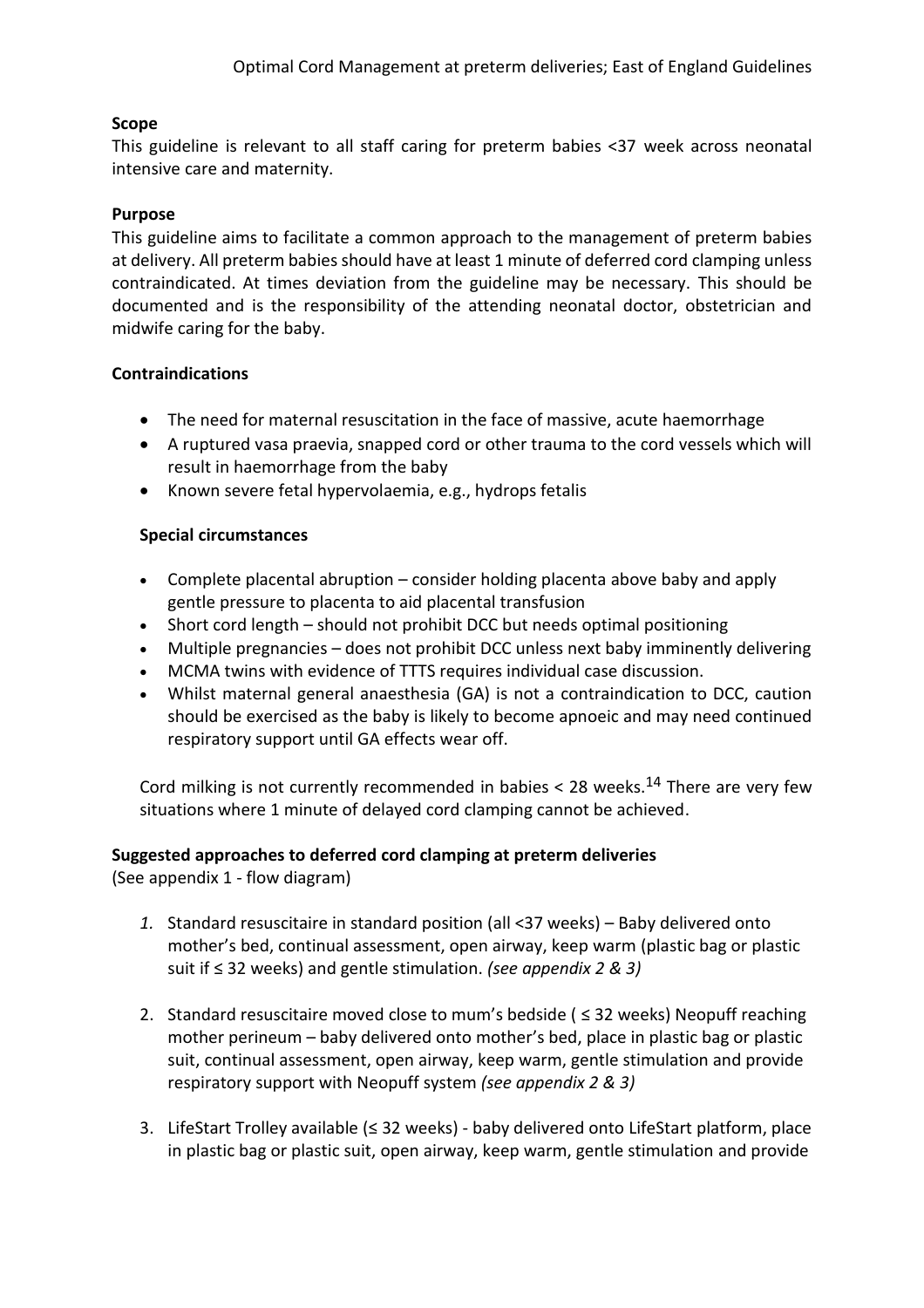respiratory support given via LifeStart's resuscitation positive airway pressure (rPAP) unit. *(see appendix 4 & 5)*

It is important to remember that when the placenta is intact, the baby will continue to receive oxygenated blood via the umbilical cord. If the baby does not cry immediately this is normal, support the baby's transition by opening the airway, placing the head in the neutral position, keeping baby warm and gentle stimulation. Over 90% of preterm babies will start to breathe during optimal cord management with or without gentle stimulation  $^{7, 8}$ 

Physiological based cord clamping whereby the lungs are aerated prior to cutting the cord allows for a more stable cardiovascular and respiratory transition from fluid filled lungs and placental oxygen supply to the aerated lungs supplying oxygen to the baby. Lamb studies have shown delaying clamping the cord until after ventilation of the lungs leads to increased pulmonary blood-flow, more stable arterial pressure and stable heart rate. <sup>9</sup> The Newborn Life Support guidelines updated in 2021 recommend cord clamping should ideally take place after the lungs are aerated. <sup>14</sup>

### **The LifeStart Trolley**

The LifeStart by Inspiration Healthcare is currently the only bedside resuscitation unit available in the UK. It has been specifically designed to aid in implementation of DCC in preterm babies who are anticipated to need respiratory support at birth. It is a mobile unit with a heated mattress with equipment to provide respiratory support. While the LifeStart is not essential to provide DCC, it has been shown to be a safe, feasible way of providing stabilisation of the neonate with an intact cord. 5

The LifeStart is an option for consideration but is not an absolute requirement to delivering effective delayed cord clamping.

# **At all preterm deliveries pause and delay CLAMPing the cord**

**C**ommunicate – parents, midwife, obstetrician

**L**ogistics – prepare equipment, decide on position of staff & equipment

**A**irway management / Respiratory support (Neopuff / rPAP)

**M**eticulous temperature control - environment, hat, warmed towels/ plastic bag

**P**ause – 60 seconds of placental transfusion and then clam

This guideline will be subject to regular review to ensure on-going evidence-based practice.

This guideline does not cover term babies, but deferred cord clamping should also be practised as a standard in this group.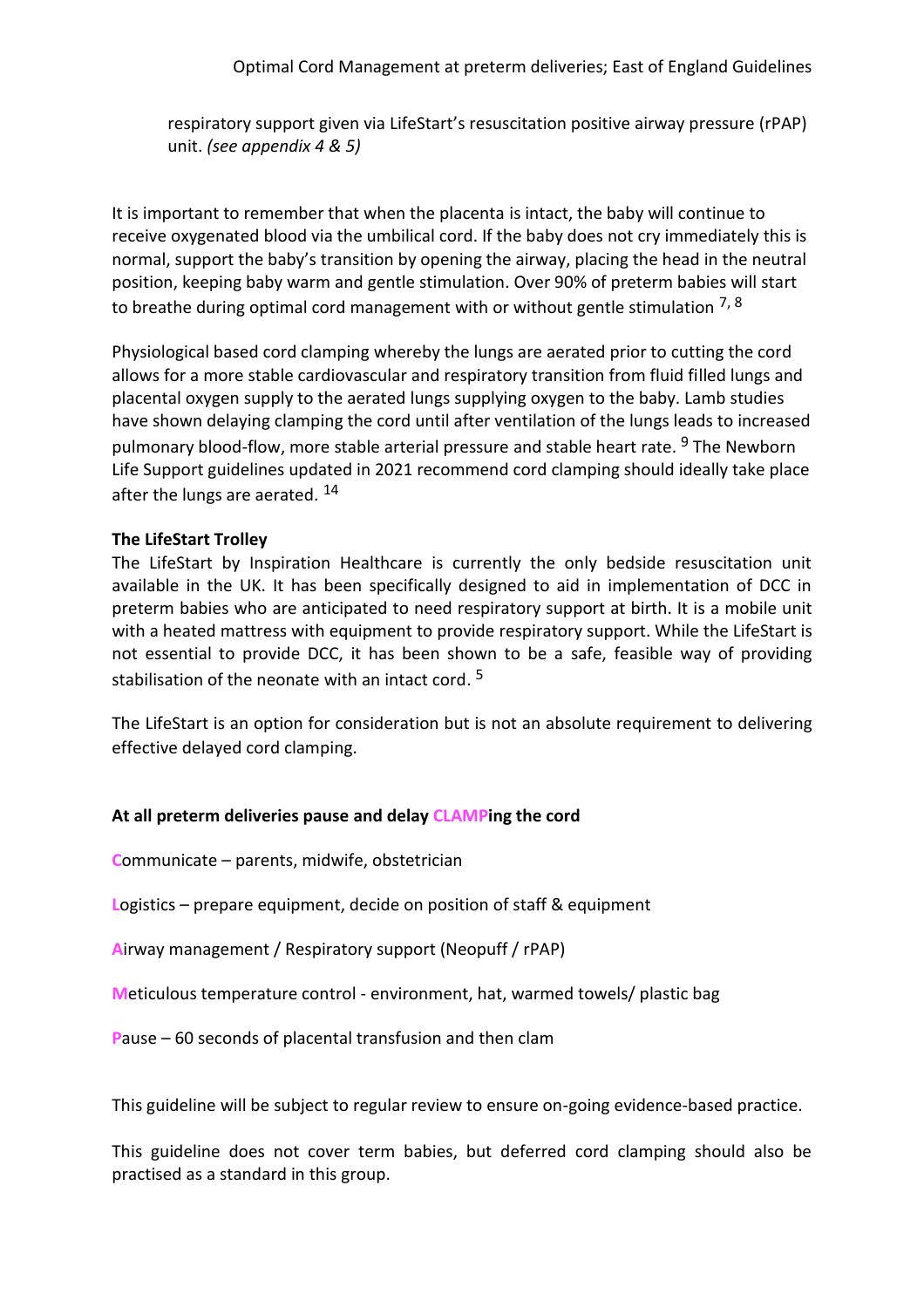# **References**

1. BAPM optimal cord management tool kit. https://www.bapm.org/pages/197-optimalcord-management-toolkit

2. Fogarty M, Osborn DA, Askie L, Seidler AL, Hunter K, Lui K, Simes J, Tarnow-Mordi. Delayed versus early umbilical cord clamping for preterm infants a systematic review and metaanalysis. American journal of obstetrics and gynaecology 2018 Jan;218(1) 1-18.

3. Rabe H, Gyte GM, Diaz-Rossello JL & Duley L. Effect of umbilical cord clamping and other strategies to influence placental transfusion at preterm birth on maternal and infant outcome. Cochrane Database Syst Rev. 2019 Sep; 17;9:CD003248

4. Garg BD, Kabra NS & Bansal A. Role of delayed cord clamping in prevention of necrotising enterocolitis in pre term neonates: a systematic review. Journal of Maternal Fetal and Neonatal Medicine. 2019 Jan;32(1);164-172

5. Duley L, et al. Randomised trial of cord clamping and initial stabilisation at very preterm birth. Arch Dis Child Fetal Neonatal Ed 2017;0:F1–F9.

6. WHO Guideline: Delayed Umbilical Cord Clamping for Improved Maternal and Infant Health and Nutrition Outcomes Geneva: World Health Organization. Copyright © World Health Organization 2014.

7. Katheria A, Poeltler D, Durham J, et al. Neonatal Resuscitation with an Intact Cord: A Randomized Clinical Trial. J Pediatr 2016;178:75-80.e3. doi: 10.1016/j.jpeds.2016.07.053 [published Online First: 2016/10/30]

8. Murphy MC, McCarthy LK, O'Donnell CPF. Crying and breathing by new-born preterm infants after early or delayed cord clamping. Arch Dis Child Fetal Neonatal Ed 2020;105(3):331-33. doi: 10.1136/archdischild-2018-316592 [published Online First: 2019/05/16]

9. Graeme R. Polglase, Jennifer A. Dawson, Martin Kluckow, Andrew W. Gill, Peter G. Davis, Arjan B. te Pas, Kelly J. Crossley, Annie McDougall, Euan M. Wallace, Stuart B. Hooper. Ventilation Onset Prior to Umbilical Cord Clamping (Physiological-Based Cord Clamping) Improves Systemic and Cerebral Oxygenation in Preterm Lambs. PLOS ONE 2015. Feb 17; DOI:10.1371/journal.pone.0117504

10. Graeme R. Polglase, Jennifer A. Dawson, Martin Kluckow, Andrew W. Gill, Peter G. Davis, Arjan B. te Pas, Kelly J. Crossley, Annie McDougall, Euan M. Wallace, Stuart B. Hooper. Ventilation Onset Prior to Umbilical Cord Clamping (Physiological-Based Cord Clamping)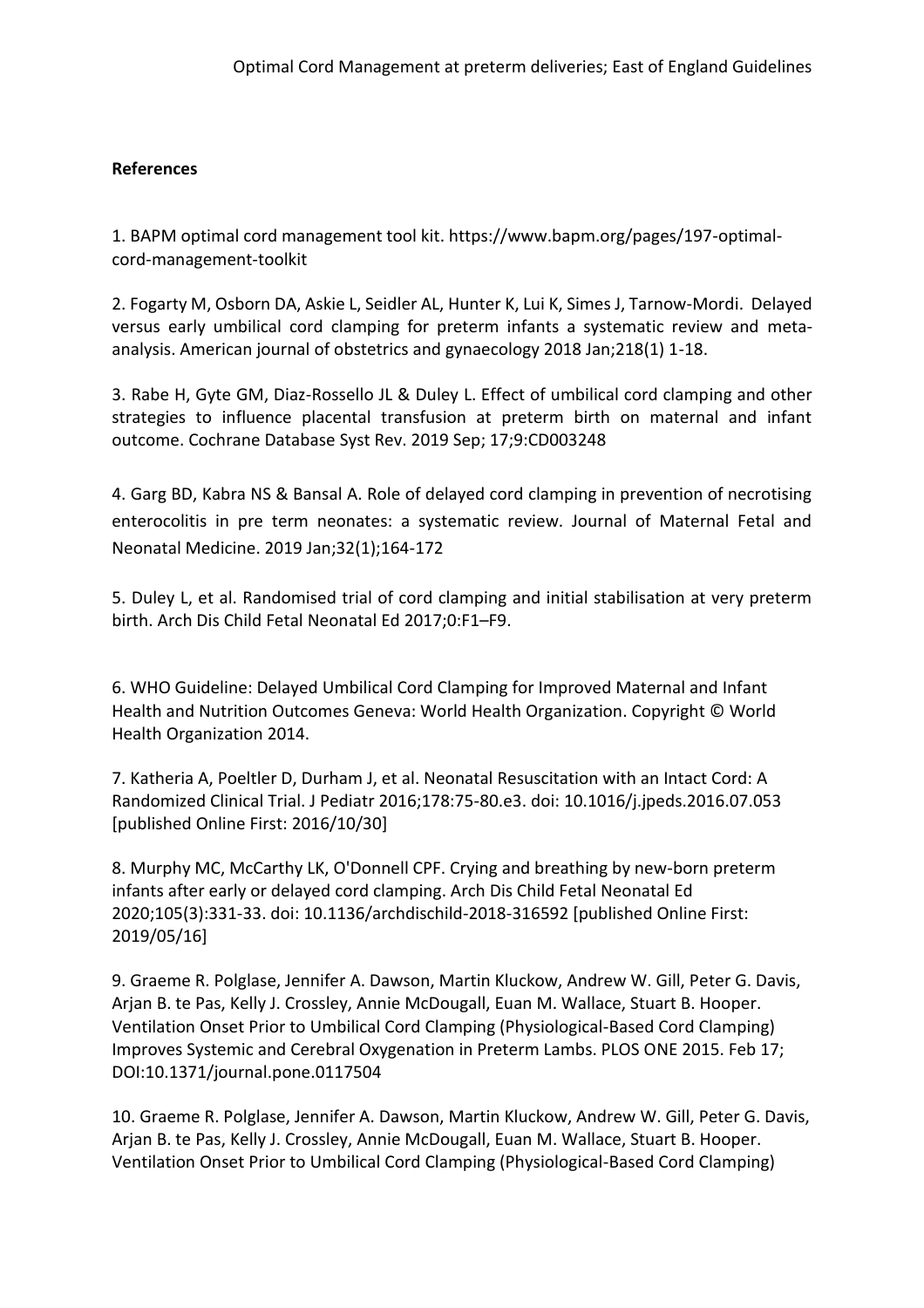Improves Systemic and Cerebral Oxygenation in Preterm Lambs. PLOS ONE 2015. Feb 17; DOI:10.1371/journal.pone.0117504

11. [Bates SE,](https://www.ncbi.nlm.nih.gov/pubmed/?term=Bates%20SE%5BAuthor%5D&cauthor=true&cauthor_uid=30903883) [Isaac TCW,](https://www.ncbi.nlm.nih.gov/pubmed/?term=Isaac%20TCW%5BAuthor%5D&cauthor=true&cauthor_uid=30903883) [Marion RL,](https://www.ncbi.nlm.nih.gov/pubmed/?term=Marion%20RL%5BAuthor%5D&cauthor=true&cauthor_uid=30903883) [Norman V,](https://www.ncbi.nlm.nih.gov/pubmed/?term=Norman%20V%5BAuthor%5D&cauthor=true&cauthor_uid=30903883) [Gumley JS,](https://www.ncbi.nlm.nih.gov/pubmed/?term=Gumley%20JS%5BAuthor%5D&cauthor=true&cauthor_uid=30903883) [Sullivan CD.](https://www.ncbi.nlm.nih.gov/pubmed/?term=Sullivan%20CD%5BAuthor%5D&cauthor=true&cauthor_uid=30903883) Delayed cord clamping with stabilisation at all preterm births - feasibility and efficacy of a low cost technique. [Eur J Obstet Gynecol Reprod Biol.](https://www.ncbi.nlm.nih.gov/pubmed/30903883) 2019 May;236:109-115.

12. Mercer, JS, et al. Effects of delayed cord clamping on 4-month ferritin levels, brain myelin content, and neurodevelopment: a randomized controlled trial. The Journal of Pediatrics. (2018) <https://doi.org/10.1016/j.jpeds.2018.06.006>

13. Sweet DG, Carnielli V, Greisen G, Hallman M, Ozek E, Plavka AR, Roehr CC, Saugstad OD, Simeoni U, Speer CP, Vento M, Visser GHA & Halliday HL. European Consensus Guidelines on the management of respiratory distress syndrome – 2019 Update. Neonatology 2019; 115:432–450

14. Fawkes J, et al. Newborn resuscitation and support of transition of infant at birth Guidelines (2021) Resuscitation Council UK. http://www.resus.org.uk/library /2021 resuscitation-guidelines/newborn-resuscitation-and-support-transition-infants-birth